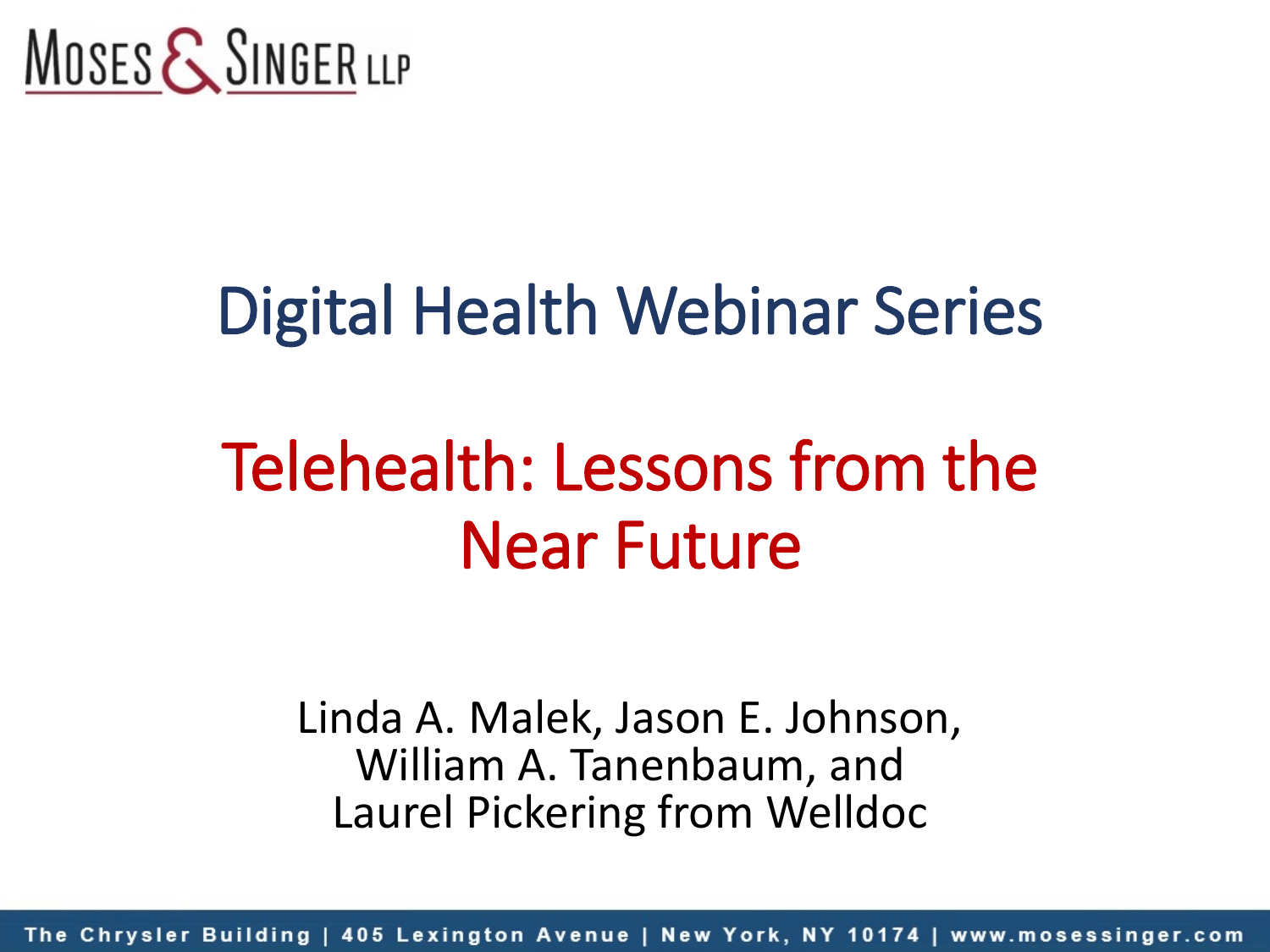## Virtual Health

#### What do we mean by virtual health?



Source: Feb 2020 McKinsey Report: "Virtual health: A look at the next frontier of care delivery"



©2020 WELLDOC, INC. INTELLECTUAL PROPERTY. ALL RIGHTS RESERVED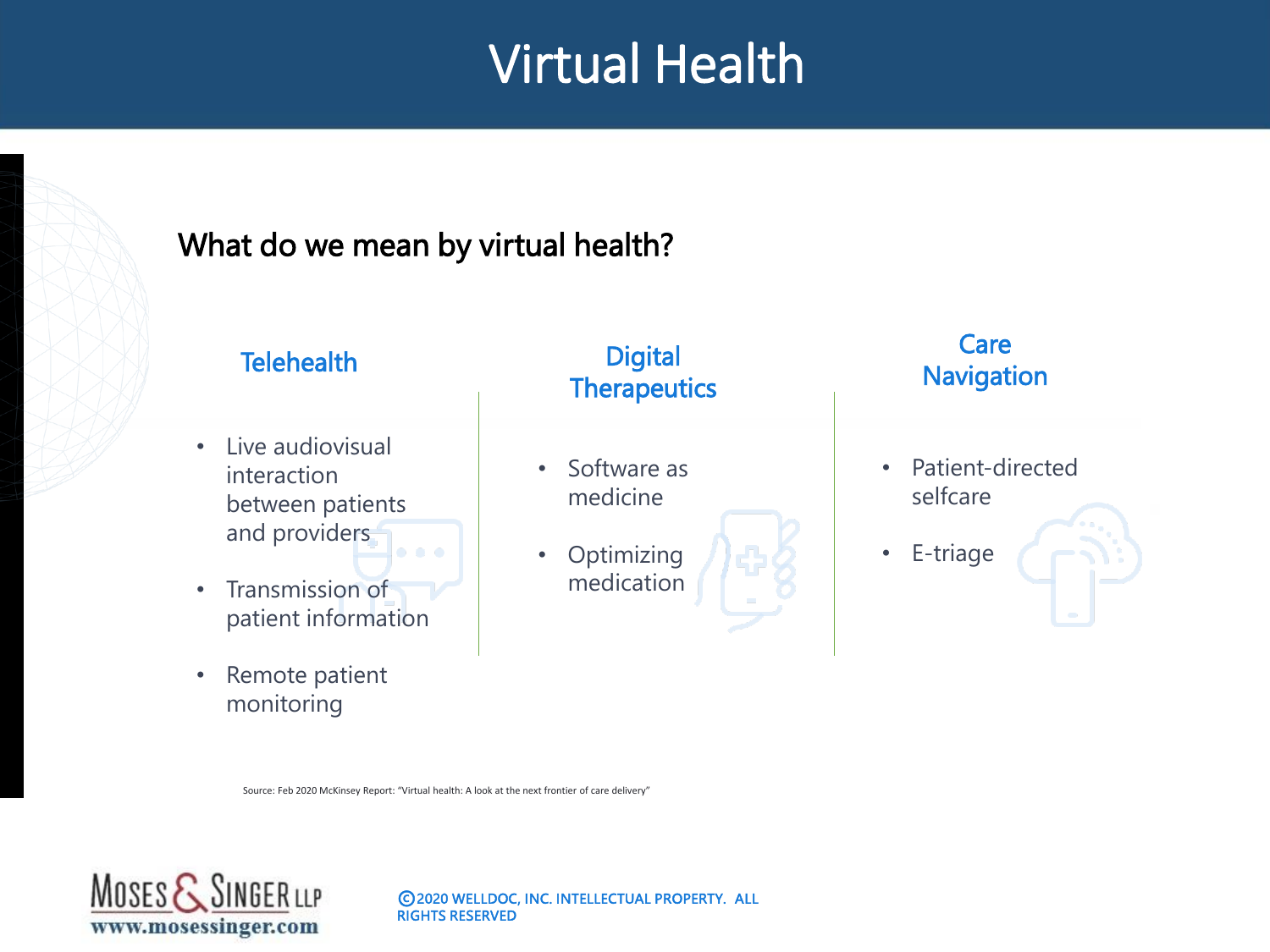#### Current Regulatory Framework Promotes Telehealth, Particular in Rural Communities

3

- Enforcement discretion has allowed better access to telehealth services, particularly in rural areas. Patients in rural America suffer from significant barriers to health care access.
- Regulatory changes extending temporary telehealth expansion measures beyond just protected health information aim to improve the physical and communication healthcare infrastructure for patients in rural America (e.g., better internet access).
- What will regulators keep after the COVID-19 emergency e.g., what virtual products will meet HIPAA requirements?
- Recently proposed modifications to the regulations indicate a desire to promote continued use of telehealth by permanently removing some of the regulatory barriers (e.g., CMS, Final Policy, Payment, and Quality Provisions Changes to the Medicare Physician Fee Schedule for Calendar Year 2021 (Dec. 1, 2020), https://www.cms.gov/newsroom/factsheets/final-policy-payment-and-quality-provisions-changes-medicarephysician-fee-schedule-calendar-year-1).
- Deregulation means greater access to telehealth but at what cost to the users?

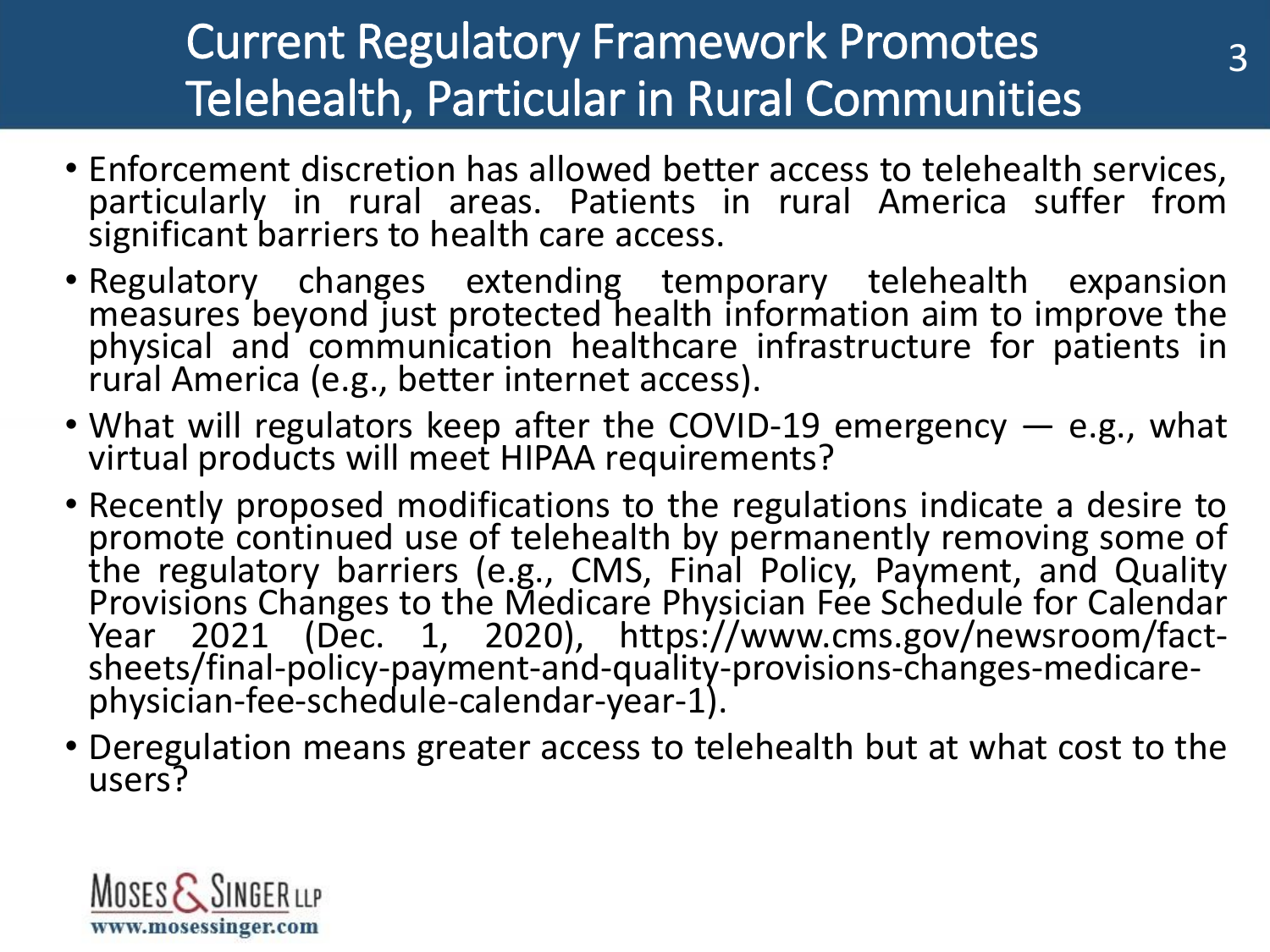- Three types of virtual services: (1) Medicare telehealth visits, (2) virtual check-ins, and (3) e-visits.
- Medicare telehealth visits require use of interactive audio and video telecommunications systems that permits real-time communication between the distant site and patient at home.
- Medicare started making payment for brief communications or Virtual Check-Ins.
	- Patients may share recorded videos and/or images for remote evaluation.
- Medicare Part B separately pays clinicians for E-visits, which are patient-initiated online evaluation and management conducted via patient portal.

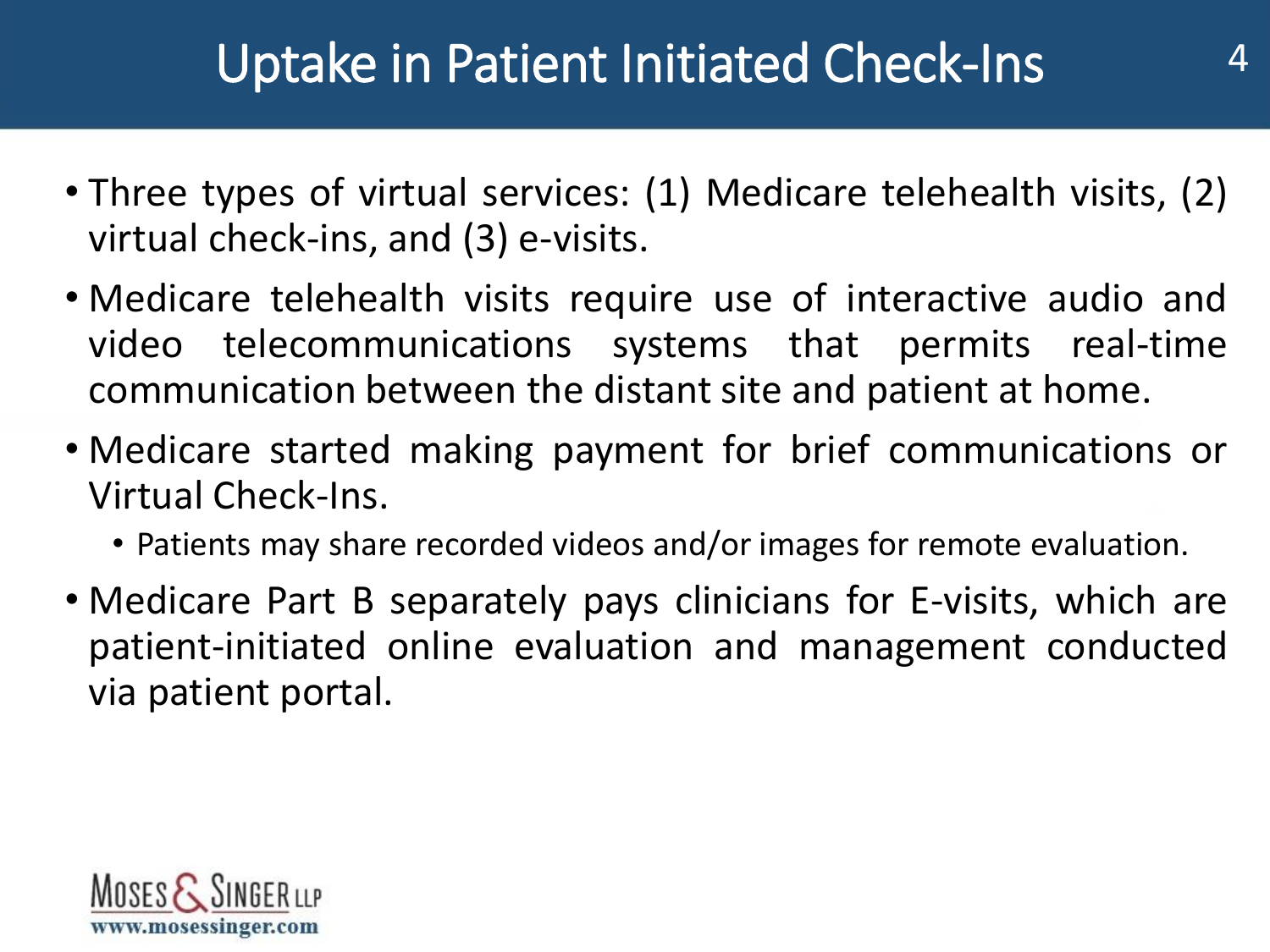## **Welldoc**

- Who is Welldoc?
- Increase in digital/virtual care during COVID
- Value of digital/virtual care
- Does it work?
- Who does it work for?
- How is it paid for?

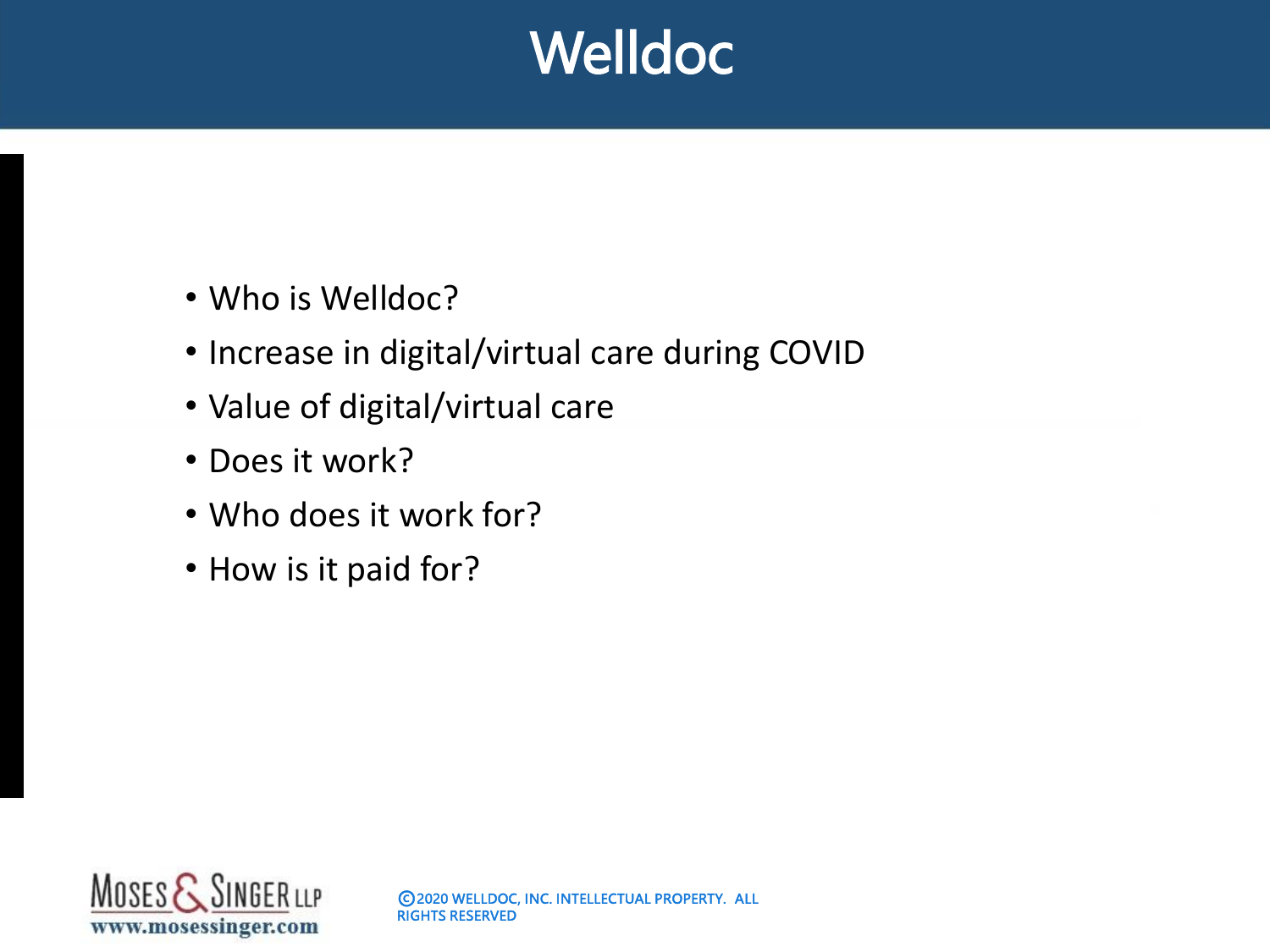#### Telehealth and Digital Health Innovations 6

- Internet of Medical Things (IoMT) is the connected infrastructure of medical devices and software applications that connect to health care information technology systems. And the digital health innovations in the IoMT market bolsters the drive to increased telehealth use by reducing unnecessary hospital visits and allowing transfer of health/medical data over a secured network.
- On-Body Segment vs. In-Home Segment
- Challenges to the IoMT Adoption:
	- Interoperability
	- Cyber security and data privacy
	- Regulation of IoMT

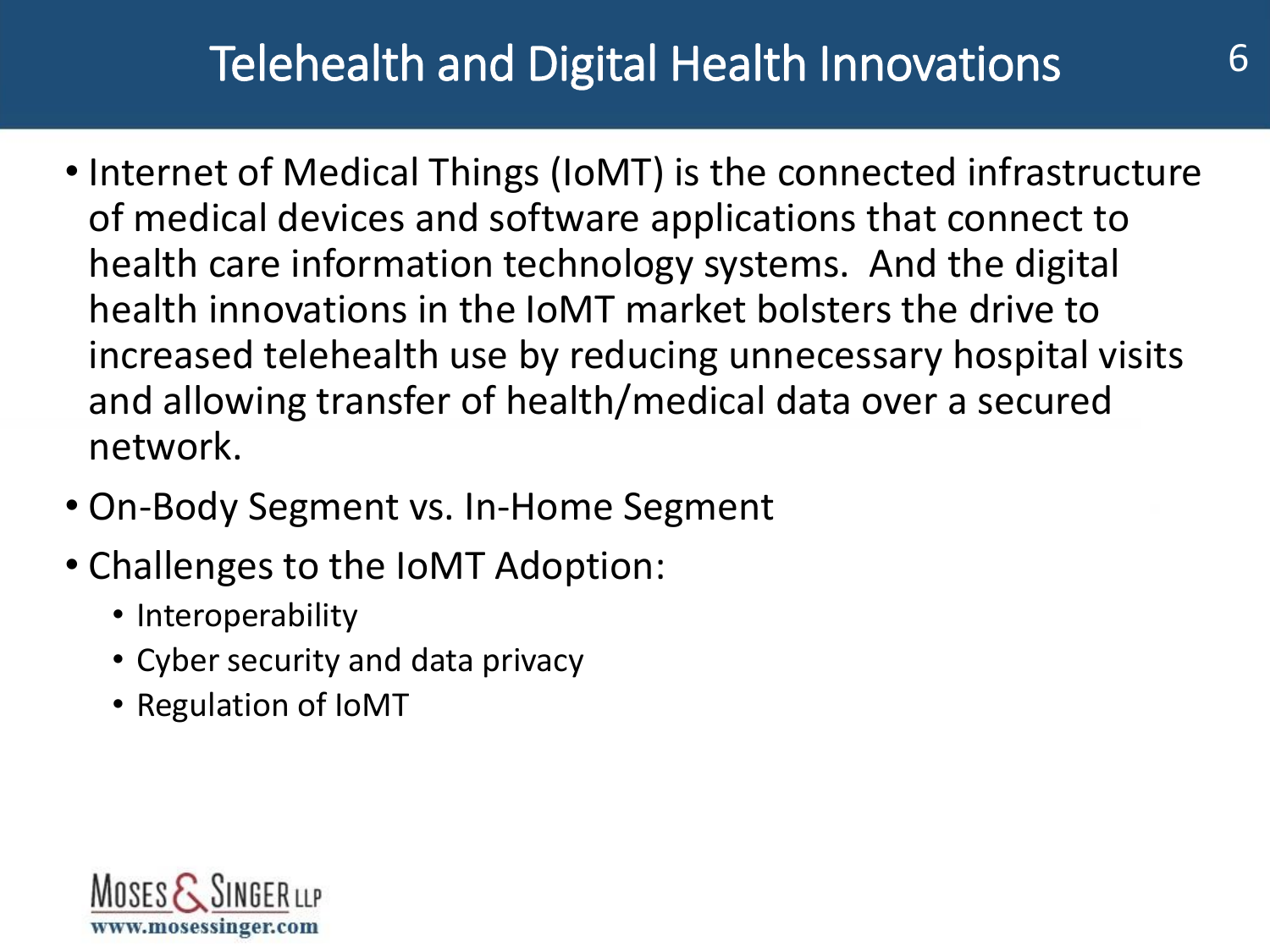# QUESTIONS?